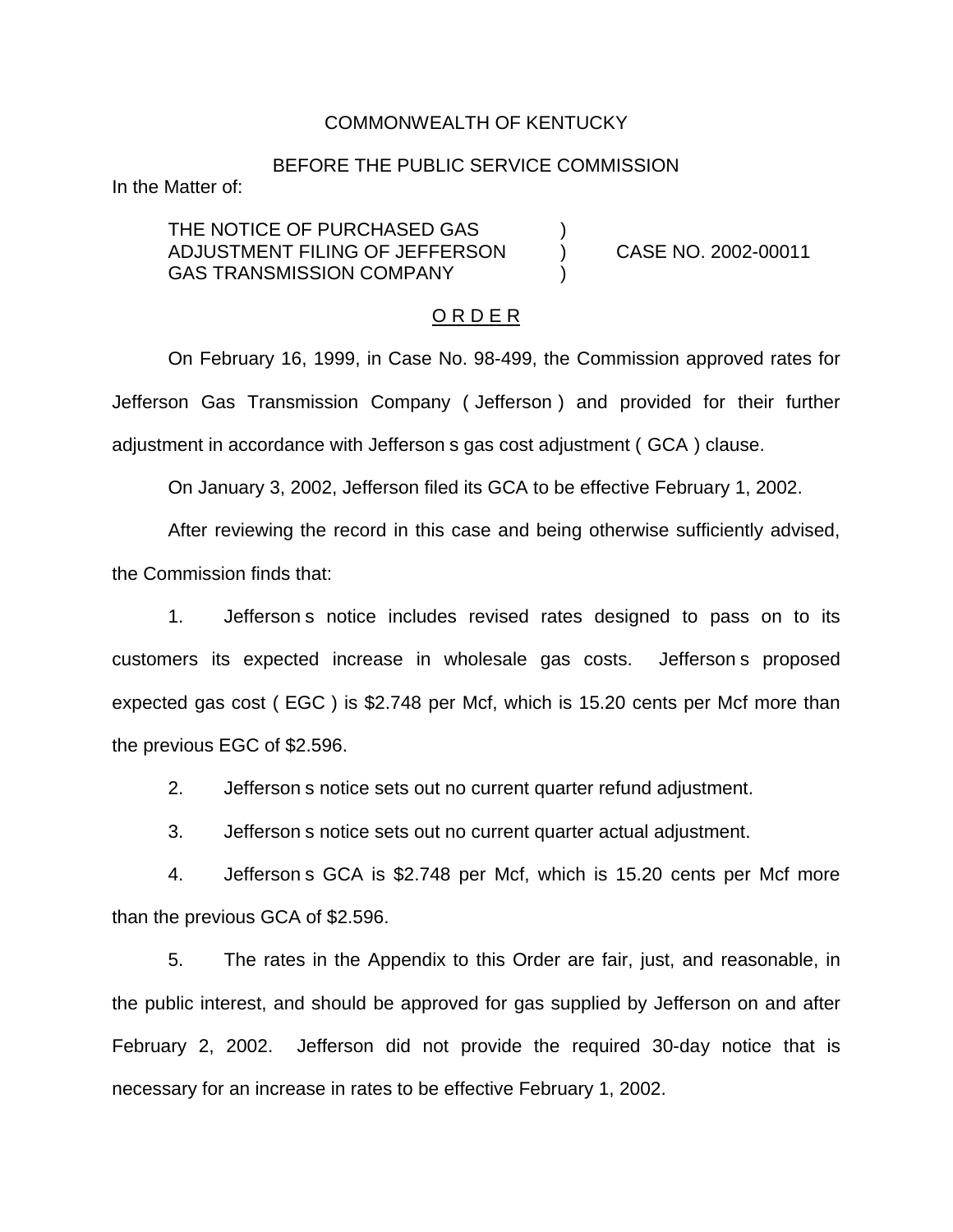IT IS THEREFORE ORDERED that:

1. The rates in the Appendix to this Order, attached hereto and incorporated herein, are approved for gas supplied by Jefferson on and after February 2, 2002.

2. Within 20 days of the date of this Order, Jefferson shall file with this Commission its revised tariffs setting out the rates authorized herein.

Done at Frankfort, Kentucky, this 24<sup>th</sup> day of January, 2002.

By the Commission

ATTEST: